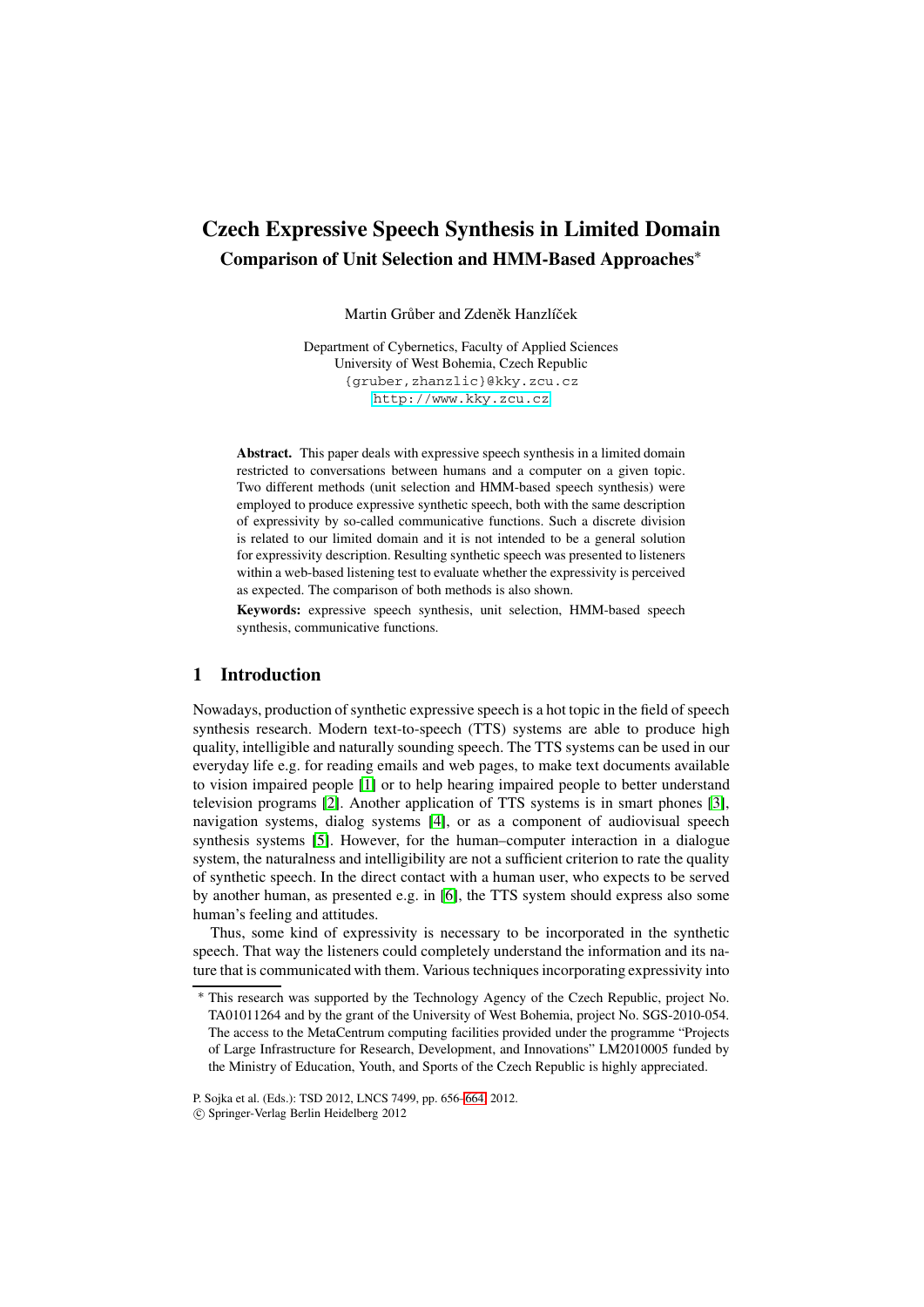synthetic speech have been introduced so far. Some of them perform the modification of acoustic parameters of synthesized speech [\[7\]](#page-7-7) or voice conversion [\[8\]](#page-7-8), others produce special speech or non-speech expressions or use emphasis [\[9\]](#page-8-0) to evoke some expressivity. Methods using unit selection techniques are based on the creating of a unit inventory containing expressive speech units (or also other non-speech events) [\[10](#page-8-1)[,11](#page-8-2)[,12\]](#page-8-3).

Since the general expressive speech synthesis is a very complex task, it is usually somehow limited (as well as limited domain speech synthesis systems are). In our work, the domain was restricted to conversations between seniors and a computer about their personal photographs. The work started as a part of a major project whose objective was to develop a virtual senior companion. The detailed motivation is described in [\[13](#page-8-4)[,14\]](#page-8-5).

To incorporate expressivity into our current Czech unit selection TTS system [\[15\]](#page-8-6) and newly developed HMM-based system [\[16\]](#page-8-7), two basic steps had to be performed.

First, an expressivity description was proposed. Many approaches have been suggested in the past, e.g. continuous description using a 2-dimensional space with two axis, one for positive/negative and one for active/passive determination of expressivity position in this space [\[17\]](#page-8-8). Another option is a discrete division, e.g. corresponding to the fundamental emotions like happiness, sadness, anger, joy, etc. Within our limited domain we decided to employ a slightly different approach, similar to the one described in [\[18\]](#page-8-9), where so-called dialogue acts are proposed. A set of communicative functions was designed to fit our limited domain. This set is not a general solution for the problem of speech expressivity description. The communicative functions are assumed to describe more the part of a dialogue than the attitude of the speaker.

Next, the communicative functions need to be somehow incorporated into a speech corpus that is used in our speech synthesis systems. Thus, an expressive speech corpus was recorded. The process of the data preparation and the corpus recording is in more details described in [\[13\]](#page-8-4). In the resulting corpus, all utterances are labeled by a feature indicating the appropriate communicative function. This corpus is completed by merging with a part of neutral corpus (which is normally used for neutral speech synthesis) to cover all possible speech units that can occur in any input text. In the case of unit selection method, this corpus was used to build a speech unit inventory, in the case of HMM-based synthesis, corresponding statistical models were trained. These processes are described in Section [2.](#page-1-0) Thus, the systems were ready to be used for synthetic expressive speech generation.

The produced synthetic speech has to be evaluated to determine whether the expressivity was incorporated successfully or not, and whether the quality and intelligibility of the synthetic speech is still at an acceptable level. Both criterion were evaluated by using listening tests. The backgroud of those tests and the achieved results are described in Section [3.](#page-4-0) Finally, some conclusions and future work is suggested in Section [4.](#page-6-0)

### <span id="page-1-0"></span>**2 Expressive Speech Synthesis**

Expressive speech can be produced by using various synthesis methods. In our work, we focused on two of them that are currently widely used: the unit selection method and the HMM-based speech synthesis. For both approaches, expressive speech data need to be obtained and labelled with appropriate expressivity descriptors. The process of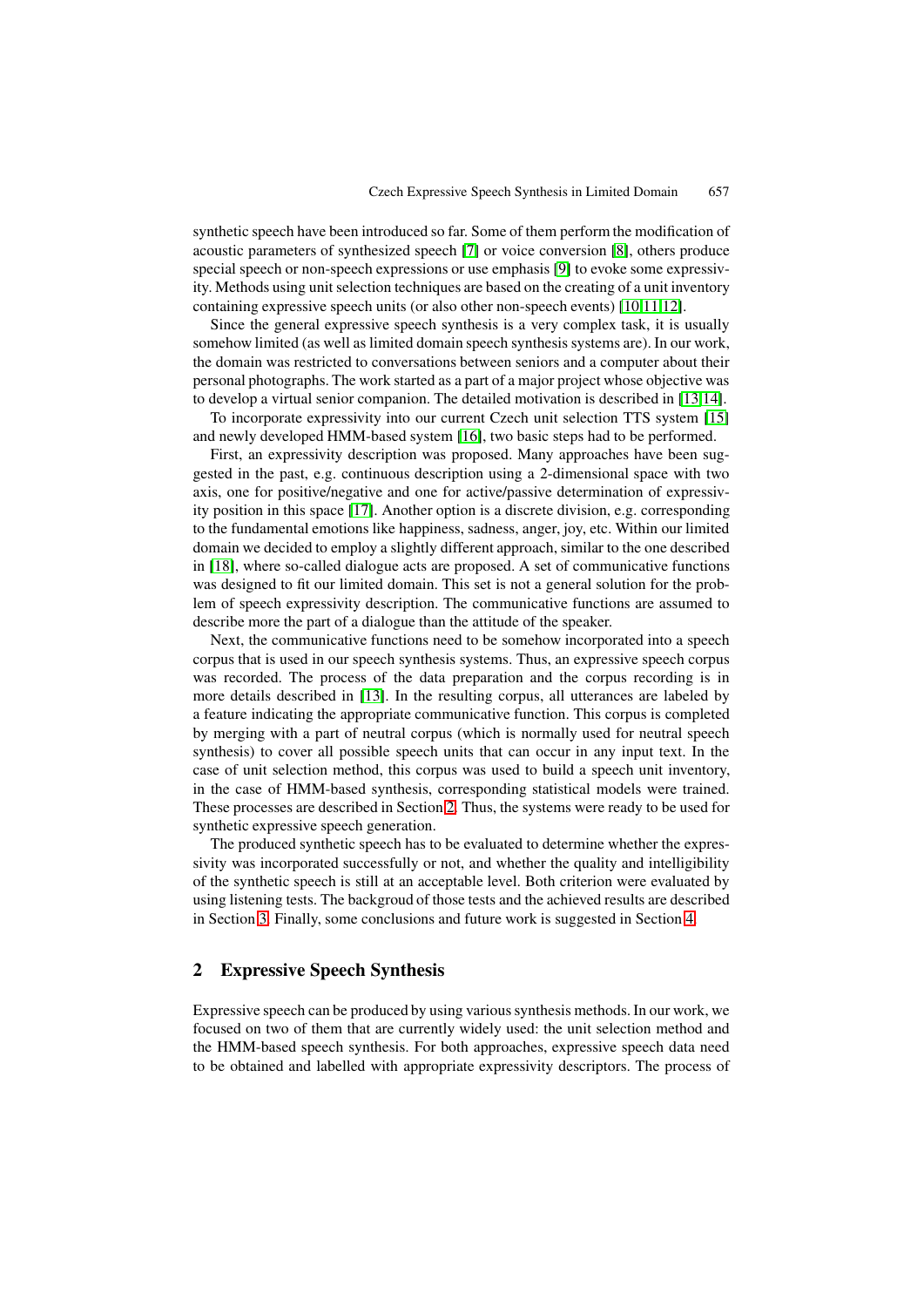<span id="page-2-1"></span>

| Communicative         | Occurrence | Examples                        |  |
|-----------------------|------------|---------------------------------|--|
| function (symbol)     | rate       |                                 |  |
| directive (DIRECTIVE) | 2.36%      | Tell me that. Talk.             |  |
| request (REQUEST)     | 4.36%      | Let's get back to that later.   |  |
| wait (WAIT)           | 0.73%      | Wait a minute. Just a moment.   |  |
| apology (APOLOGY)     | 0.59%      | I'm sorry. Excuse me.           |  |
| greeting (GREETING)   | 1.37%      | Hello. Good morning.            |  |
| goodbye (GOODBYE)     | 1.64%      | Goodbye. See you later.         |  |
| thanks (THANKS)       | 0.73%      | Thank you. Thanks.              |  |
| surprise (SURPRISE)   | 4.19%      | Do you really have 10 siblings? |  |
| sad empathy           | 3.44%      | I'm sorry to hear that.         |  |
| (SAD-EMPATHY)         |            | It's really terrible.           |  |
| happy empathy         | 8.62%      | It's nice. Great.               |  |
| (HAPPY-EMPTATHY)      |            | It had to be wonderful.         |  |
| showing interest      | 34.88%     | Can you tell me                 |  |
| (SHOW-INTEREST)       |            | more about it?                  |  |
| confirmation          | 13.19%     | Yes. Yeah. I see.               |  |
| (CONFIRM)             |            | Well. Hmm.                      |  |
| disconfirmation       | 0.23%      | N <sub>0</sub>                  |  |
| (DISCONFIRM)          |            | I don't understand.             |  |
| encouragement         | 29.36%     | Well. For example?              |  |
| (ENCOURAGE)           |            | And what about you?             |  |
| not specified         | 7.36%      | Do you hear me well?            |  |
| (NOT-SPECIFIED)       |            | My name is Paul.                |  |

Table 1. The set of the communicative functions and their occurrence rate in the expressive speech corpus

recording natural expressive speech corpus and its annotation are presented in  $[13,19]$  $[13,19]$ <sup>[1](#page-2-0)</sup> where so-called communicative functions were used to describe the expressivity. The set of communicative functions is listed in Table [1](#page-2-1) along with their occurrence rate in the expressive corpus.

Obviously, a lot of communicative functions occurred only sparsely in the corpus. For that reason, we decided to use only the most frequent ones in our experiments to obtain representative results – *SHOW-INTEREST*, *ENCOURAGE*, *CONFIRMATION*, *HAPPY-EMPATHY*, *SAD-EMPATHY* (that was chosen mainly to complete the set with supposedly contradictory pair of happy vs. sad empathy). We also used communicative function *NOT-SPECIFIED* that is related to the neutral speech.

The process of production of expressive speech using the aforementioned methods is described in the following subsections.

<span id="page-2-0"></span><sup>&</sup>lt;sup>1</sup> Since the expressive corpus did not sufficiently cover the speech units that can occure in the Czech language, a part of the neutral corpus was merged with the expressive one. Only the sentences containing missing units were chosen and integrated into the expressive corpus (both corpora were recorded under the same conditions by the same female speaker with a relatively short time lag). This way a complete expressive speech corpus for employing in our TTS systems was created.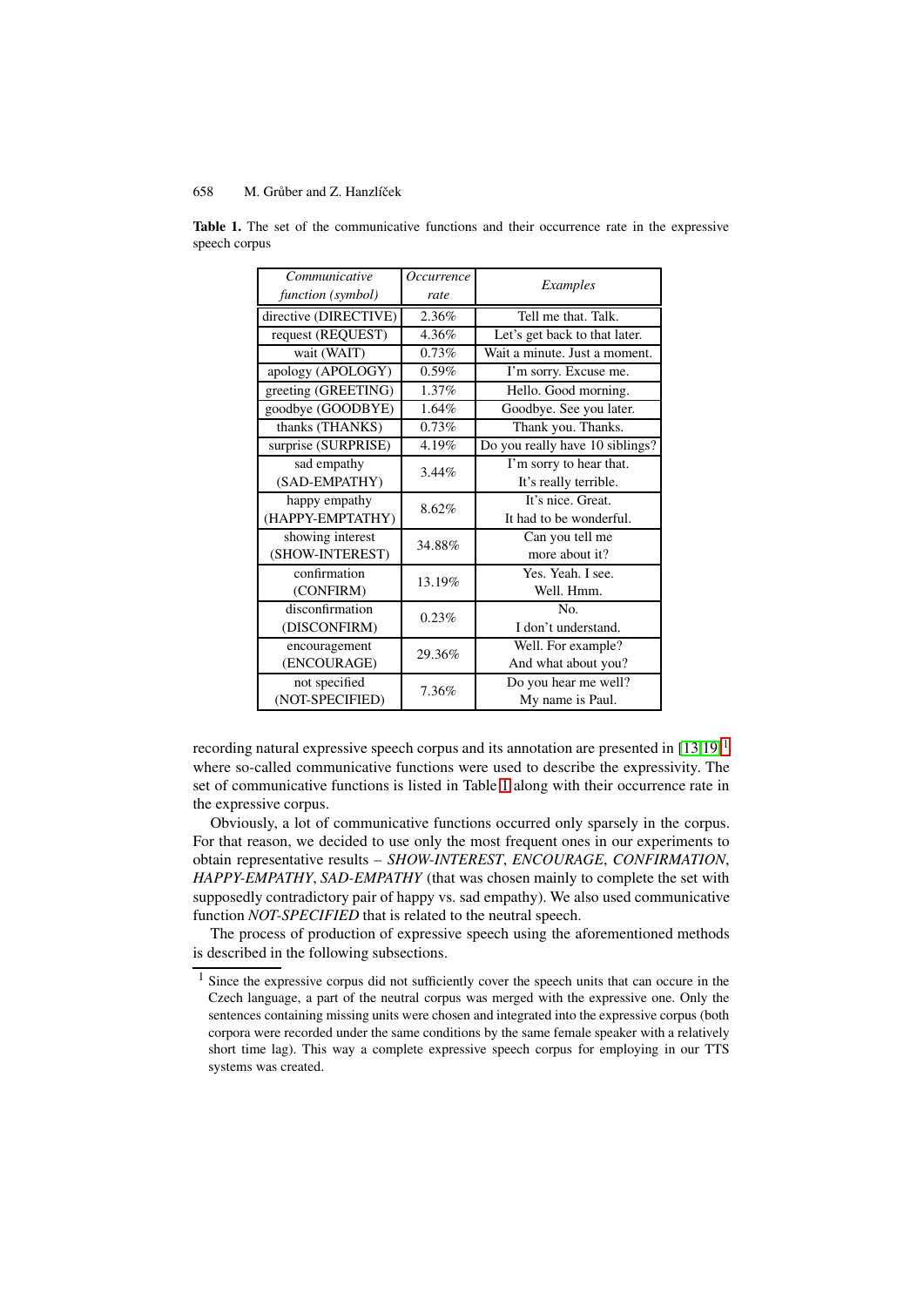### **2.1 Unit Selection Method**

Modifications of the standard unit selection algorithm are in details described in [\[14\]](#page-8-5). Thus, the process will be described only briefly.

The main issue of the unit selection method is to select the most appropriate sequence of speech units from the speech corpus (speech unit inventory). This sequence should form speech as smooth and natural as possible (in view of several prosodic and acoustic features). This is ensured by considering two criteria – target cost and concatenation cost.

The target cost reflects the level of approximation of a target unit by any of candidates from the speech unit inventory, in other words, how a candidate from the unit inventory fits the required target unit — a theoretical unit whose features are specified on the basis of the text to be synthesized.

The features affecting the target cost value are usually nominal, e.g. phonetic context, prosodic context, position in word, position in sentence, position in syllable, etc. Currently, these features are chosen manually, based on previous experience; in the future, an algorithm choosing them automatically on the basis of given data (or a speaker) nature might be suggested if it is possible [\[20\]](#page-8-11). The value of the target cost  $T_i$  for the unit candidate  $u_i$  is calculated as follows:

$$
T_i = \frac{\sum_{j=1}^{n} w_j d_j}{\sum_{i=j}^{n} w_j}
$$
 (1)

where *n* is a number of features under consideration, *w<sup>j</sup>* is a weigh of *j-th* feature and  $d_i$  is an enumerated difference between *j-th* features of a candidate for unit  $u_i$  and target unit  $t_i$ . The differences of particular features  $(d_i)$  will be further referred to as penalties.

In the case of expressive speech synthesis, the set of the features used within the target cost is extended with an additional feature, a communicative function. The penalty  $d_{cf}$  between candidate  $u_i$  and target unit  $t_i$  is calculated as follows:

$$
d_{cf} = \begin{cases} 1 & \text{if } cf_t = cf_c \\ 0 & \text{otherwise} \end{cases}
$$
 (2)

where  $cf_t$  is the communicative function of target unit  $t_i$  and  $cf_c$  is the communicative function of the candidate for unit *ui* .

Finally, the weigh of this penalty has to be specified since the target cost is calculated as a weighed sum of particular penalties. For our preliminary experiments, the weigh of the penalty for communicative function was determined ad-hoc; its value is one of the highest from all the weighs (e.g. it is 4x higher than the weigh for the phonetic context). It reflects our assumption that this feature should considerably influence the overall criterion.

### **2.2 HMM-Based Method**

Nowadays, beside concatenative unit selection method, HMM-based speech synthesis is one of most researched synthesis methods [\[21\]](#page-8-12). In this method, statistical models (an extended type of HMMs) are trained from natural speech database. Spectral parameters, fundamental frequency and eventually some excitation parameters are modeled simultaneously by the corresponding multi-stream HMMs.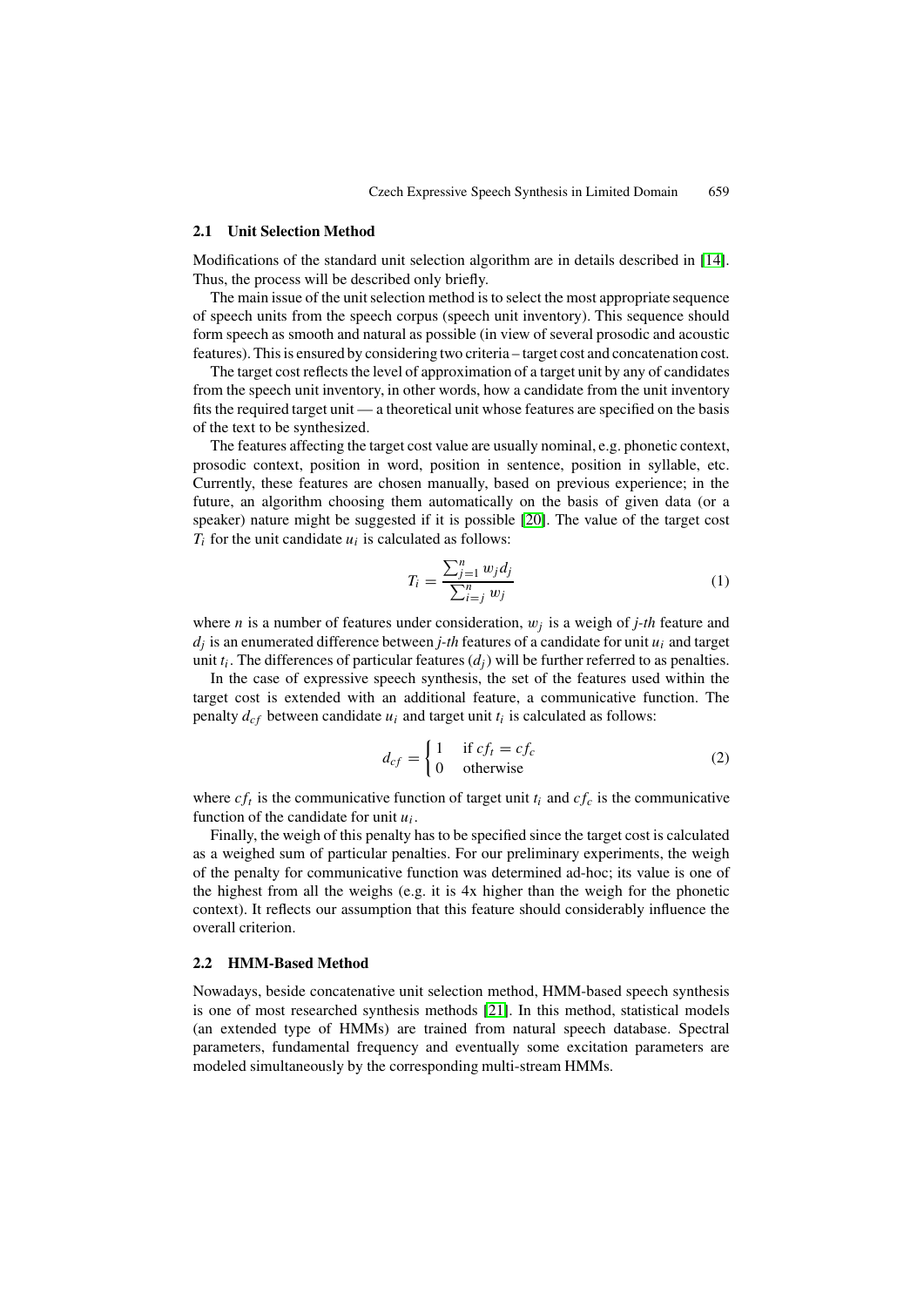| Factors                            | Possible values                              |  |
|------------------------------------|----------------------------------------------|--|
| Previous, current and next phoneme | Czech phoneme set                            |  |
| Phone position in prosodic word    |                                              |  |
| (forward and backward)             | 1, 2, 3, 4, 5                                |  |
| Prosodic word position in clause   |                                              |  |
| (forward and backward)             |                                              |  |
| Prosodeme type                     | terminating satisfactorily/unsatisfactorily, |  |
|                                    | non-terminating, formal null                 |  |
| Communicative function             | see begin of Section 2                       |  |

<span id="page-4-1"></span>**Table 2.** A list of contextual factors and their values

To model the variation of spectral and other speech parameters, so-called contextual factors are defined. They describe the general context of speech units within the utterance regarding the phonetic, prosodic and linguistics characteristics of speech for the given language, speaker, etc. Contextual factors utilized in our experimental TTS system are listed in Table [2.](#page-4-1) For a more thorough explanation see e.g. [\[16\]](#page-8-7).

For a more robust estimation of model parameters, HMMs are clustered by using decision tree-based context-clustering algorithm, that analyzes the similarity of speech units in different contexts. As a result, similar units share one common model. The clustering trees created during that process are also employed for synthesis of speech units unseen within the training stage. In synthesis stage, trajectories of speech parameters are generated from these trained models in the maximum likelihood sense.

Within the HMM-based speech synthesis, several different methods for modeling of the expressivity or speaking styles have been introduced. The most simple approach is an independent training of HMMs for each expression (so-called style dependent model [\[22\]](#page-8-13)). An evident disadvantage of that approach is a quite large amount of speech data needed for sufficient training of models for particular expressions.

A better solution is to train one set of HMMs for data for all expressions together, the particular expressions are distinguished by addition of a new contextual factor (so-called style mixed model [\[22\]](#page-8-13)). In this approach, models corresponding to speech units, which are (almost) identical for more expressions, will be clustered and the common model will be trained from all corresponding data. On the other hand, in the case of substantial differences between speech units belonging to particular expressions, corresponding models remain independent to preserve the variability of those expressions.

Recently, methods based on model adaptation [\[23](#page-8-14)[,24\]](#page-8-15) are preferred because they allow to control the speech style or expression more precisely and require less training data. However, for our first experiments we decided to use the style mixed model with an additional contextual factor for communicative function. Advanced methods for modeling expression will be an objective of our future work.

## <span id="page-4-0"></span>**3 Experiments and Results**

To evaluate our modified TTS systems, two listening tests were performed – the first was focused on the perception of expressivity and the second assessed the quality of resulting synthetic speech. Both test were organized on the client-server basis using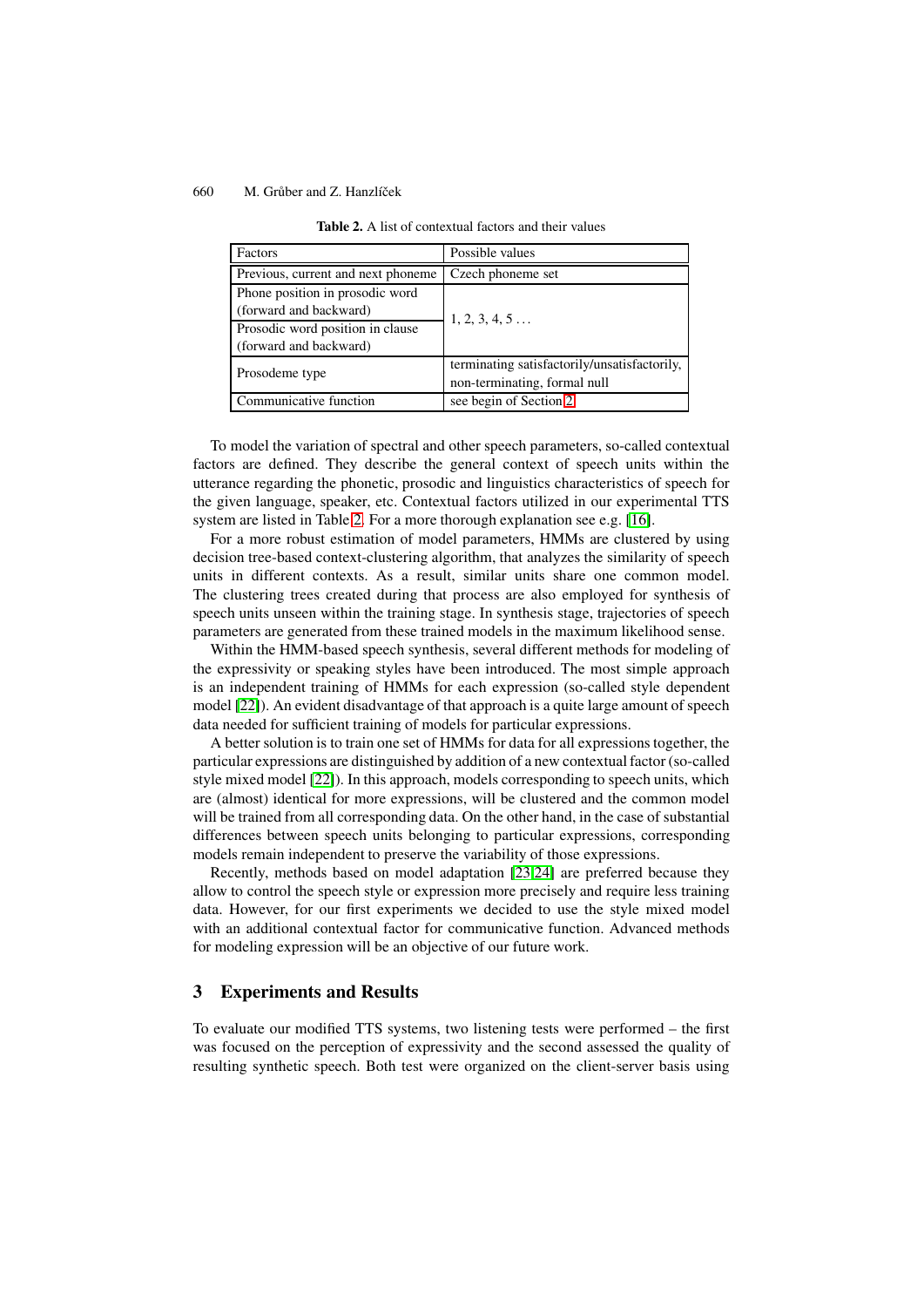a specially developed web application. Thus, listeners were able to work on the test from their homes without any contact with the test organizers.

#### **3.1 Comparison in Terms of Expressivity**

The first listening test focused on the perception of expressivity in synthetic speech was carried out by 8 listeners. They listened to a big set of 170 synthetic utterances — 85 of them were synthesized by using the unit selection method (referred to as *USEL*) and 85 by using the HMM-based approach (referred to as *HMM*). The text contents of sentences were equal for both *USEL* and *HMM*. For each synthesis method, 35 sentences were of a neutral content and the remaining 50 sentences were of an expressive content. Moreover, disregarding the text content, 2 versions of both TTS-systems were evenly employed for synthesis of particular utterances: the default version (producing neutral speech) and the modified version employing communicative functions (producing expressive speech).

In this test, the listeners were asked to indicate whether they percieve any kind of expressivity or speaker's affective state in the presented utterance. In Table [3](#page-5-0) and Table [4](#page-5-1) the expressivity perception improvement is shown for both speech synthesis methods. Evidently, there is almost no improvement for the neutral text content whereas a slight improvement can be observed for the expressive text content.

<span id="page-5-0"></span>**Table 3.** Comparison of used approaches in terms of expressivity perception considering neutral text content

| approach       | expressivity ratio expressivity ratio |                               |
|----------------|---------------------------------------|-------------------------------|
|                |                                       | using $CFs$ w/out using $CFs$ |
| HMM-based      | $4\%$                                 | 3%                            |
| Unit selection | 10%                                   | 10%                           |

<span id="page-5-1"></span>**Table 4.** Comparison of used approaches in terms of expressivity perception considering expressive text content

| approach       | $\exp$ <i>expressivity ratio expressivity ratio</i> |                               |  |
|----------------|-----------------------------------------------------|-------------------------------|--|
|                |                                                     | using $CFs$ w/out using $CFs$ |  |
| HMM-based      | 15%                                                 | 8%                            |  |
| Unit selection | 45%                                                 | 39%                           |  |

Obviously, the difference between the perception of expressivity for the *USEL* and *HMM* is remarkable. Comparison of both synthesis methods disregarding the sentence content is presented in Table [5.](#page-6-1) We can conclude that expressivity is better perceived in speech synthesized by *USEL*. This can be also related to the result presented in Section [3.2,](#page-6-2) i.e. that the synthetic speech produced by unit selection method is of a better quality.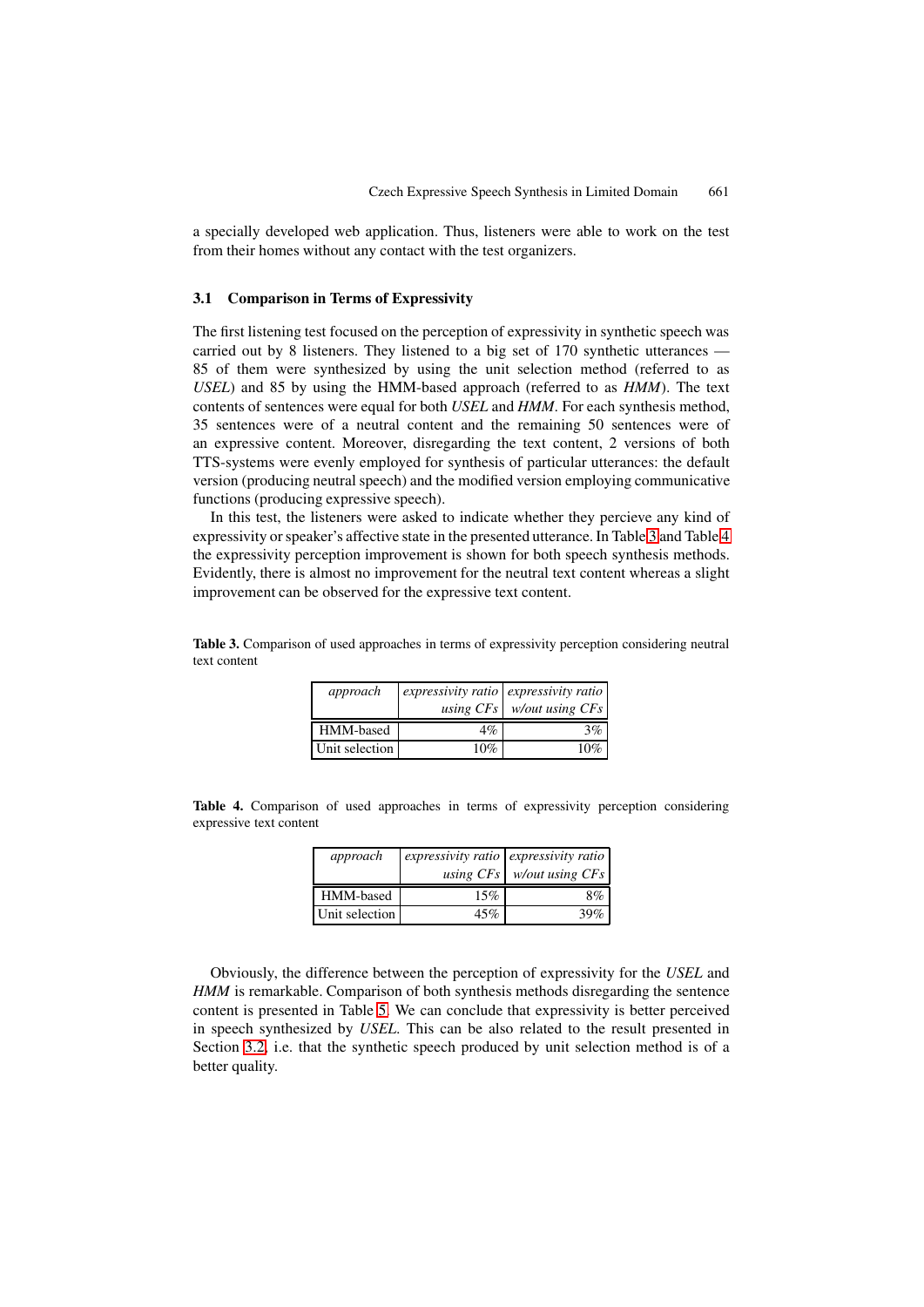| approach       | expressivity ratio<br>using CFs |
|----------------|---------------------------------|
| HMM-based      | 10%                             |
| Unit selection | 28%                             |

<span id="page-6-1"></span>**Table 5.** Overall comparison of used approaches in terms of expressivity perception

The overall improvement in the expressivity perception regardless of the used synthesis method achieved by employing communicative functions in the synthesis process is presented in Table [6.](#page-6-3) Considering neutral text content, no improvement was unfortunately achieved. However, for texts with an expressive content, the perception of the expressivity was more evident.

<span id="page-6-3"></span>**Table 6.** Overall evaluation of improvement in perception of expressivity by listeners regardless of the approach

|            | text content expressivity ratio expressivity ratio |                               |
|------------|----------------------------------------------------|-------------------------------|
|            |                                                    | using $CFs$ w/out using $CFs$ |
| neutral    | 7%                                                 | 7%                            |
| expressive | 30%                                                | 23%                           |

This result might suggest that not only the usage of communicative functions might influence the expressivity perception in the synthetic speech. The text content seems to be also important for the listeners when decide whether they feel any kind of expressivity or not.

#### <span id="page-6-2"></span>**3.2 Comparison in Terms of Quality**

For the absolute evaluation of the speech quality, MOS (mean opinion score) listening test was organized. 12 participants of that test listened to 40 isolated utterances and rated them according to the standard MOS 5-point scale  $(1 = bad, 2 = poor, 3 = fair,$ 4 = good, 5 = excellent). Besides sentences synthesized by the *USEL* (18) and *HMM* (18), the test also contained several natural utterances (4). The results are presented in Table [7.](#page-6-4)

<span id="page-6-4"></span>**Table 7.** Results of MOS test

|              | Method HMM-based synthesis Unit selection Natural speech |      |      |
|--------------|----------------------------------------------------------|------|------|
| <b>Score</b> |                                                          | 3.51 | 4 44 |

# <span id="page-6-0"></span>**4 Conclusion and Future Work**

In this paper, our first experiments on expressive speech synthesis using HMM-based method were presented. We also compared the level of the perception of expressivity in synthetic speech produced by using that method and unit selection. The quality of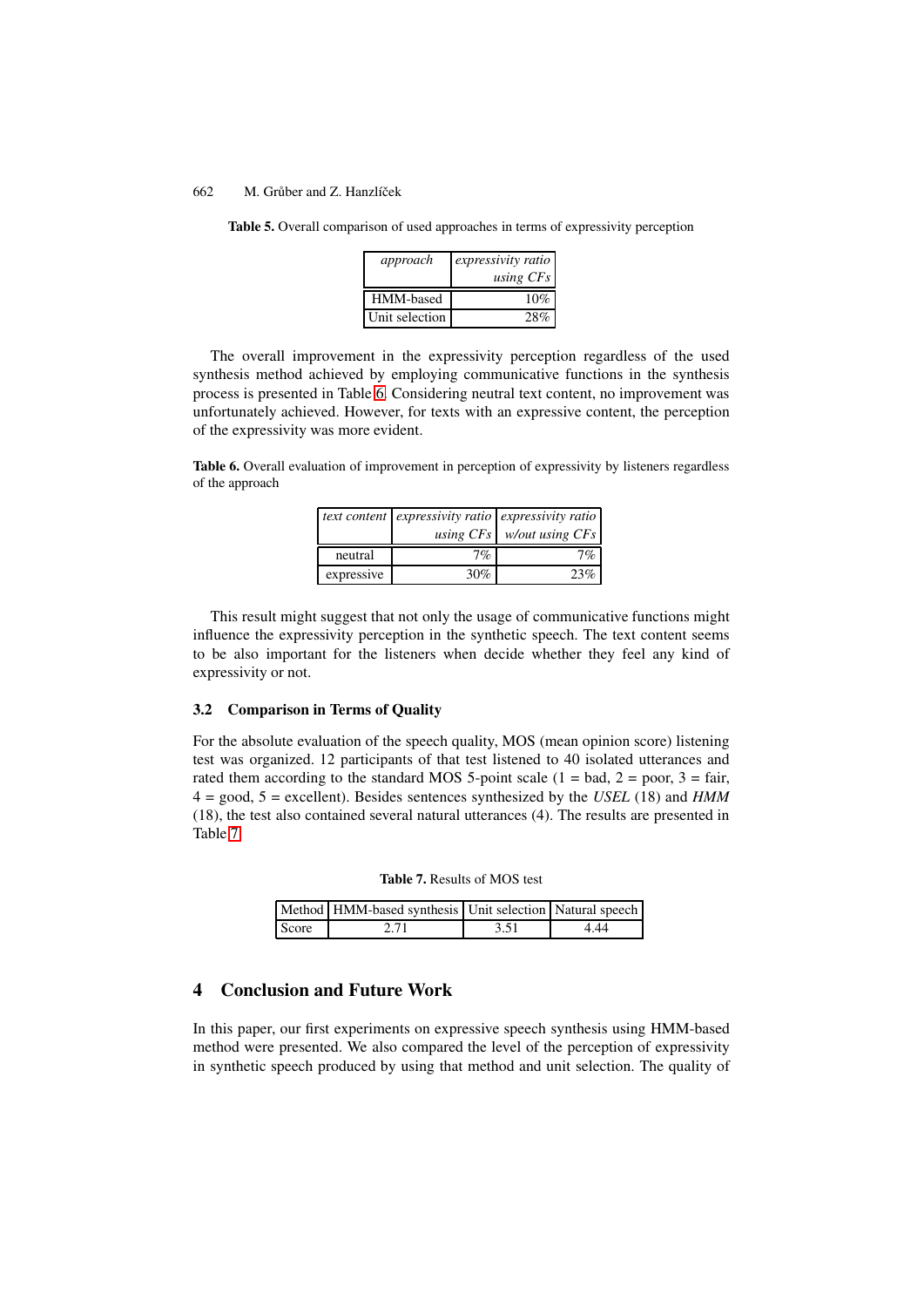synthetic expressive speech was also assessed for both methods. For the evaluation, web-based listening tests were performed.

From the achieved results we can conclude that the level of the expressivity perception increased when using expressive speech synthesis (employing the communicative functions), regardless of the used method. However, the improvement is apparent only for sentences with an expressive content. For those sentences, the expressivity perception rate increased from 23% to 30% while for sentences with a neutral content the rate remained almost unchanged at 7%. It is also remarkable that 23% of listeners perceived some kind of expressivity in utterances that were synthesized neutrally (i.e. without using communicative functions) but their content was expressive.

When comparing both synthesis methods, the expressivity is more perceivable for synthetic speech produced by unit selection algorithms (28% *USEL* vs. 10% *HMM*).

When comparing the quality of expressive speech, the *USEL* is preferred to *HMM*. This might be caused by the fact that our HMM-based speech synthesis system is only at an early stage of development and is supposed to be improved in the future. An overall improvement in the quality of synthetic expressive speech is also our future task. To improve the level of the expressivity perception using *USEL*, some modifications of the selection algorithm are planned to be done. For example, the similarity of speech features related to various communicative functions should be taken into account when a unit with required communicative function is not available.

### <span id="page-7-6"></span><span id="page-7-0"></span>**References**

- 1. Matoušek, J., Hanzlíček, Z., Campr, M., Krňoul, Z., Campr, P., Grůber, M.: Web-Based System for Automatic Reading of Technical Documents for Vision Impaired Students. In: Habernal, I., Matoušek, V. (eds.) TSD 2011. LNCS (LNAI), vol. 6836, pp. 364–371. Springer, Heidelberg (2011)
- <span id="page-7-1"></span>2. Matoušek, J., Vít, J.: Improving automatic dubbing with subtitle timing optimisation using video cut detection. In: Proceedings of ICASSP, Kyoto, Japan, pp. 2385–2388 (2012)
- <span id="page-7-2"></span>3. Tihelka, D., Stanislav, P.: ARTIC for assistive technologies: Transformation to resourcelimited hardware. In: Proceedings of World Congress on Engineering and Computer Science 2011, San Francisco, USA, Newswood Limited, International Association of Engineers, pp. 581–584 (2011)
- <span id="page-7-3"></span>4. Švec, J., Šmídl, L.: Prototype of Czech Spoken Dialog System with Mixed Initiative for Railway Information Service. In: Sojka, P., Horák, A., Kopeček, I., Pala, K. (eds.) TSD 2010. LNCS, vol. 6231, pp. 568–575. Springer, Heidelberg (2010)
- <span id="page-7-4"></span>5. Krňoul, Z., Železný, M.: A development of Czech talking head. In: Proceedings of ICSPL 2008, pp. 2326–2329 (2008)
- <span id="page-7-5"></span>6. Ptáček, J., Ircing, P., Spousta, M., Romportl, J., Loose, Z., Cinková, S., Gil, J.R., Santos, R.: Integration of speech and text processing modules into a real-time dialogue system. In: Sojka, P., Horák, A., Kopeček, I., Pala, K. (eds.) TSD 2010. LNCS (LNAI), vol. 6231, pp. 552–559. Springer, Heidelberg (2010)
- <span id="page-7-7"></span>7. Přibilová, A., Přibil, J.: Harmonic model for female voice emotional synthesis. In: Fierrez, J., Ortega-Garcia, J., Esposito, A., Drygajlo, A., Faundez-Zanuy, M. (eds.) BioID MultiComm 2009. LNCS, vol. 5707, pp. 41–48. Springer, Heidelberg (2009)
- <span id="page-7-8"></span>8. Přibil, J., Přibilová, A.: Application of expressive speech in TTS system with cepstral description. In: Esposito, A., Bourbakis, N.G., Avouris, N., Hatzilygeroudis, I. (eds.) HH and HM Interaction. LNCS (LNAI), vol. 5042, pp. 200–212. Springer, Heidelberg (2008)